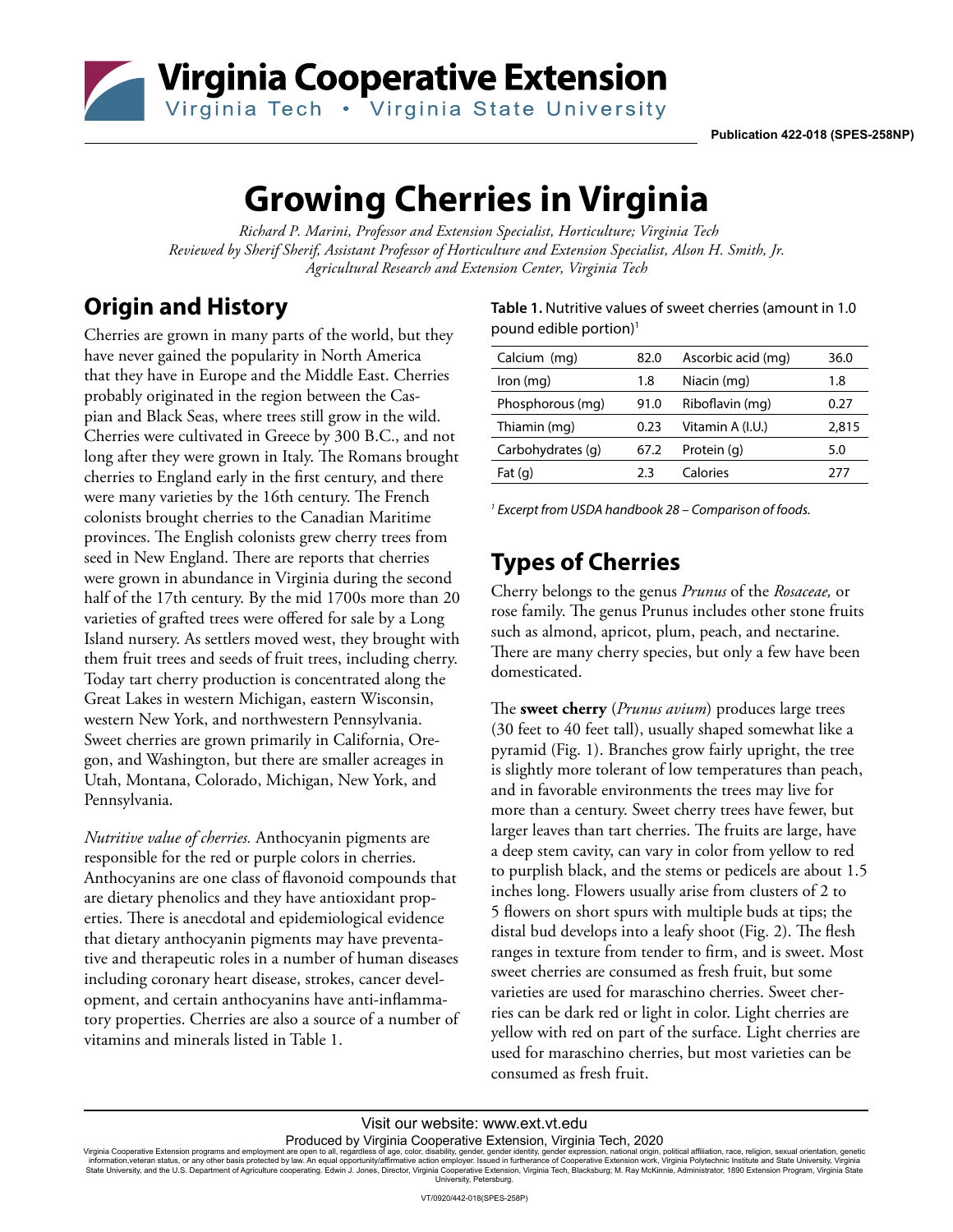The **tart cherry**, *Prunus cerasus*, is sometime called "red cherry" or "sour cherry" and may have arisen from an unreduced pollen grain of *Prunus avium* crossed with *Prunus fruiticosa.* The tree is relatively small (15 feet to 20 feet tall), fairly spreading, and usually without a strong central leader. The relatively thin limbs tend to droop and the tree has a bush-like appearance. Trees are very cold hardy, but are shorter lived than sweet cherry. Slightly more than half the flowers arise from buds on spurs, but about 40% of the flowers develop from axillary buds on 1-year-old wood. The fruit of most varieties have clear juice, the fruit is relatively small, and have a higher acid and lower sugar content than sweet cherry. Tart cherries are used for processing, jam, and pie filling. Tart cherry is the latest blooming of the stone fruits, therefore would be less frost prone than sweet cherry. However, frost is still a major limitation to tart cherry production in the eastern U.S.

The *Duke cherry* is a hybrid of *Prunus avium* and *Prunus cerasus* and all gradations between the two species exist, but most varieties more closely resemble sweet cherry. There are a number of varieties, but none are commercially important in North America.

#### **Site Selection for Cherry Trees**

**Climate.** Cherry trees generally do not thrive where summers are long and hot or where winter temperatures are high for short periods. For these reasons, cherry production is challenging in the piedmont and tidewater areas of Virginia. Virginia winters are not cold enough to injure cherry trees. However, cold weather events during early spring, before bloom, may kill flower buds. Above average temperatures during late winter and early spring, followed by a sudden drop in temperature (10º to 20º F), may injure flower buds on sweet cherry trees. These injured buds will usually not swell normally and will shrivel and fall from the tree by the normal bloom time.

Most sweet and tart cherry varieties have chilling requirements of about 1,000 hours; about 1,000 hours of temperatures between 35˚ and 55˚ F during the winter are required before buds will develop in response to warm spring temperatures. Avoid planting varieties requiring less than 800 hours of chilling because they will bloom early. Sweet cherries bloom after peaches and tart cherries bloom later than sweet cherries, but before apples. Therefore, a major consideration for location of cherry trees is the likelihood of spring frost during bloom that will kill flowers and eliminate the crop.

Critical temperatures for cherry fruit buds are 21ºF at the green tip stage,  $25^{\circ}$  at the  $1/2$  inch green stage (when young shoots are about 1/2 inch long), 28º at tight cluster through bloom, and 30º F at petal fall (when flower petals have just fallen off the flowers). These critical temperatures may actually be a few degrees higher or lower depending on the weather conditions during the several days before a frost event.

Spring frost is the primary consideration for choosing a site to locate an orchard. The best sites for all tree fruits in Virginia are located on the slopes of the Blue Ridge Mountains or on hills at the northern end of the Shenandoah Valley, at elevations of about 800 to 2,200 feet above sea level. Two types of frost events can occur in Virginia. *Radiational frosts* occur on clear still nights. During the day the ground absorbs heat energy, and during the night heat is radiated from the ground to the surrounding air. Because cold air is denser than warm air, cold air flows down slopes and settles into the low areas. Eventually a layer of cold air, varying in thickness from a few feet to about 50 feet, may develop along the ground. Above the layer of cold air is a layer of warmer air, called the inversion layer. *Advective freezes* occur when large cold air masses move down from Canada. These air masses usually are accompanied by low dew points (dry air) and wind.

*Frost protection.* There are several methods of minimizing the negative effects of radiational frosts during bloom.

- Plant trees on a site that is higher than the surrounding land, so the cold air can drain into the lower areas. Hillsides and hilltops are usually the preferred locations. The direction of the slope is much less important than the elevation.
- Wind machines (very large fans) or helicopters can be used to pull warm air out of the inversion layer toward the ground. These methods are expensive and results are inconsistent.
- Trees can also be sprinkled with water. As water freezes it releases heat and protects the buds. The ice has very little insulating value, so water must be applied continuously, from the time the temperature approaches freezing until all ice has melted in the morning. If irrigation is terminated too soon in the morning, injury will occur because heat required to melt the ice can be pulled out of the plant tissues.
- When only one or two trees need protection, a tent can be constructed over the tree with polyethylene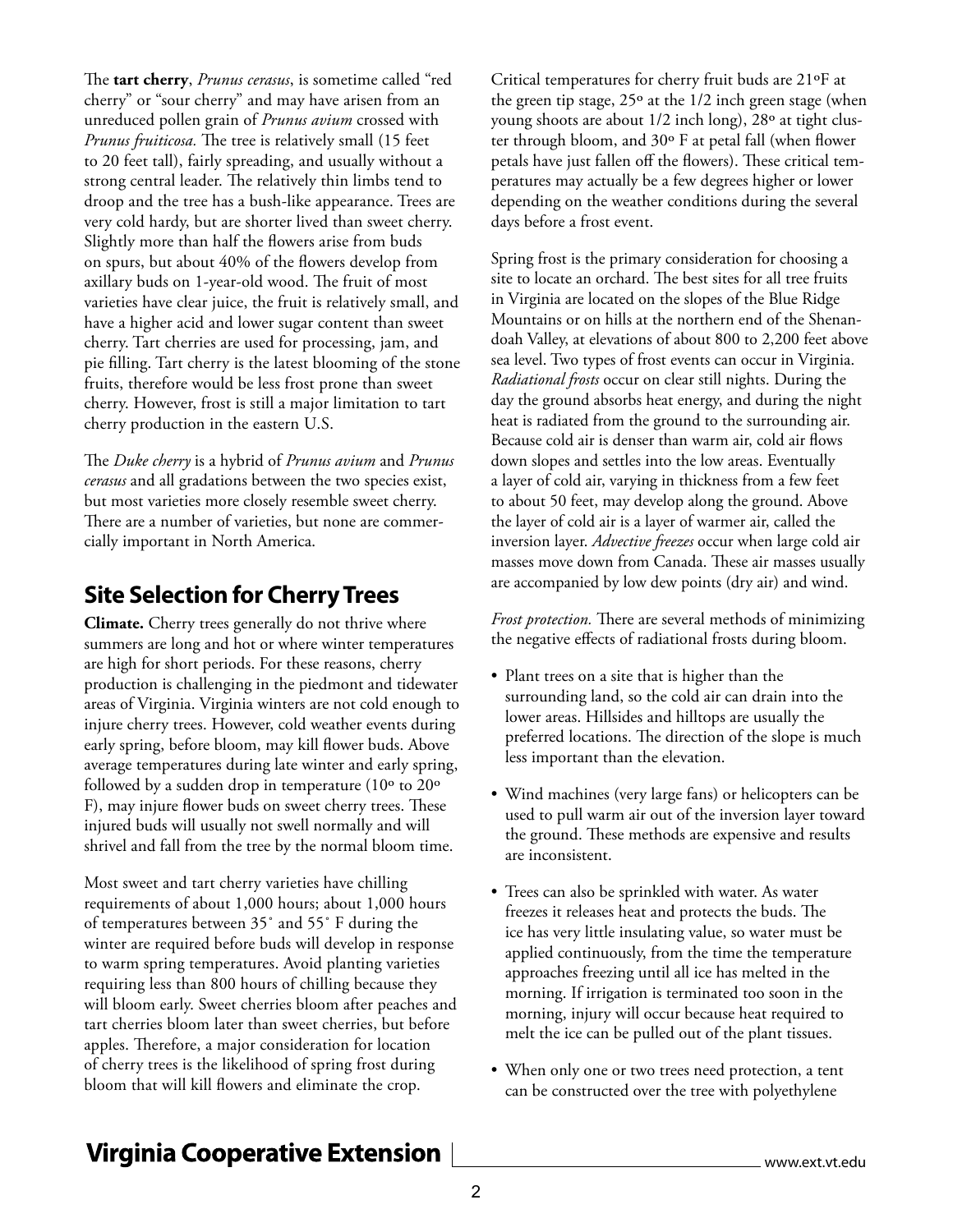plastic or some other type of fabric. The tent itself will not protect the tree without adding a source of heat, such as a kerosene lantern or an electrical heater.

None of these methods of frost protection are effective for advective frosts. Wind machines don't work because there is no inversion layer to provide a source of warm air. Trees on sites with good air drainage may be injured by advective freezes because there is no inversion layer. Sprinkling can actually do more harm than good because the dry wind evaporates water before it freezes. Evaporation, like ice melting, requires heat and actually lowers the temperature more than if water is not applied.

Large bodies of water, such as the Great Lakes or the Chesapeake Bay, modify the air temperature and may offer protection against frost. Air over the water is cooled in the spring and the cool air delays bud development and bloom in the spring. Every day of bloom delay reduces the likelihood of a frost. On cold nights, the water warms the air and frost is avoided. To take advantage of this "lake effect," trees must be planted close to the water.

To determine if a site is likely to have frost problems, place thermometers at several locations on the available property and check the temperatures at sunrise following a radiational frost. Sometimes an elevation difference of only 3 feet can affect the temperature by 5ºF. Neighbors with fruit trees can also provide information concerning the cropping history or the area.

**Rainfall during harvest.** Precipitation, heavy fog, or dew just before harvest cause cherry fruit to crack. For some varieties in some years as much as 90% of the fruit may crack. Cracking is caused by absorption of water through the fruit skin. Water on the skin has a relatively high osmotic potential and the water within the fruit contains sugars and other solutes that result in a lower osmotic potential. Water moves from areas of high osmotic potential to areas of lower osmotic potential within the fruit. As water moves into the fruit, the fruit swells until it eventually bursts. Even a slight crack can serve as an entry point for fungi that cause fruit rot. Fruit cracking is one of the primary factors limiting commercial sweet cherry production to the arid west. Cracking is most severe on young and lightly cropped trees. Varieties with soft fruit tend to be less susceptible to damage. Tart cherries are less susceptible to cracking than sweet cherries.

**Soil Considerations.** Cherry trees can grow in a wide range of soil types, so soil characteristics are much less important than cold air drainage. In general, the soil should be well drained, with a pH of 6.2 to 6.8, and have a rooting depth of at least 3 feet. Soil fertility and pH can be amended with fertilizer and lime applications. Cherry roots are extremely sensitive to excessive moisture, which may stunt tree growth or kill the tree. Tree losses caused by the soil-borne fungus *Phytophthora*  (crown rot or collar rot) tend to be greater in wet or poorly drained soils. Where soil moisture is excessive, trees may be planted on burms or raised beds 18 to 30 inches high and 5 feet wide at the base. A good method of evaluating soil water drainage is to dig a hole 3 feet deep and if water remains in the hole for three days after a heavy rain, the soil is probably too wet for cherry trees.

#### **Cherry Varieties**

 There are many cherry varieties and there are several cherry breeding programs in North America, so new varieties are periodically released. Cherry varieties released in the past 20 years have not been evaluated in Virginia, so the following descriptions come from nursery catalogues, cherry breeders, and cherry researchers in New York, Michigan, and British Columbia, Canada.

### **Tart Cherries**

'**Montmorency**' originated in the Montmorency Valley of France before the 17th century. The trees are productive and the fruit are relatively large, bright red, white fleshed, have clear juice, firm flesh, and are of good quality. This is the standard tart cherry variety and about 90% of the tart cherries grown in North America are 'Montmorency'. There are several strains of 'Montmorency', such as 'Galaxy'. Ripens in late June in Blacksburg.

'**Northstar**' resulted from a cross between 'English Morello' and 'Serbian Pie' and was introduced in 1950 by the University of Minnesota Fruit Breeding Program at Excelsior. The mahogany red fruit has red juice, and is medium size. Trees are small, which makes them easy to cover with bird netting. Ripens in late June or early July. The trees possess some resistance to leaf spot and brown rot.

'**Meteor**' resulted from a cross between 'Montmorency' and a selection of a Russian type, and was introduced in 1952 by the Minnesota Fruit Breeding program at Excelsior. The medium sized bright red fruit ripens about a week after 'Montmorency'; it is tart with clear juice,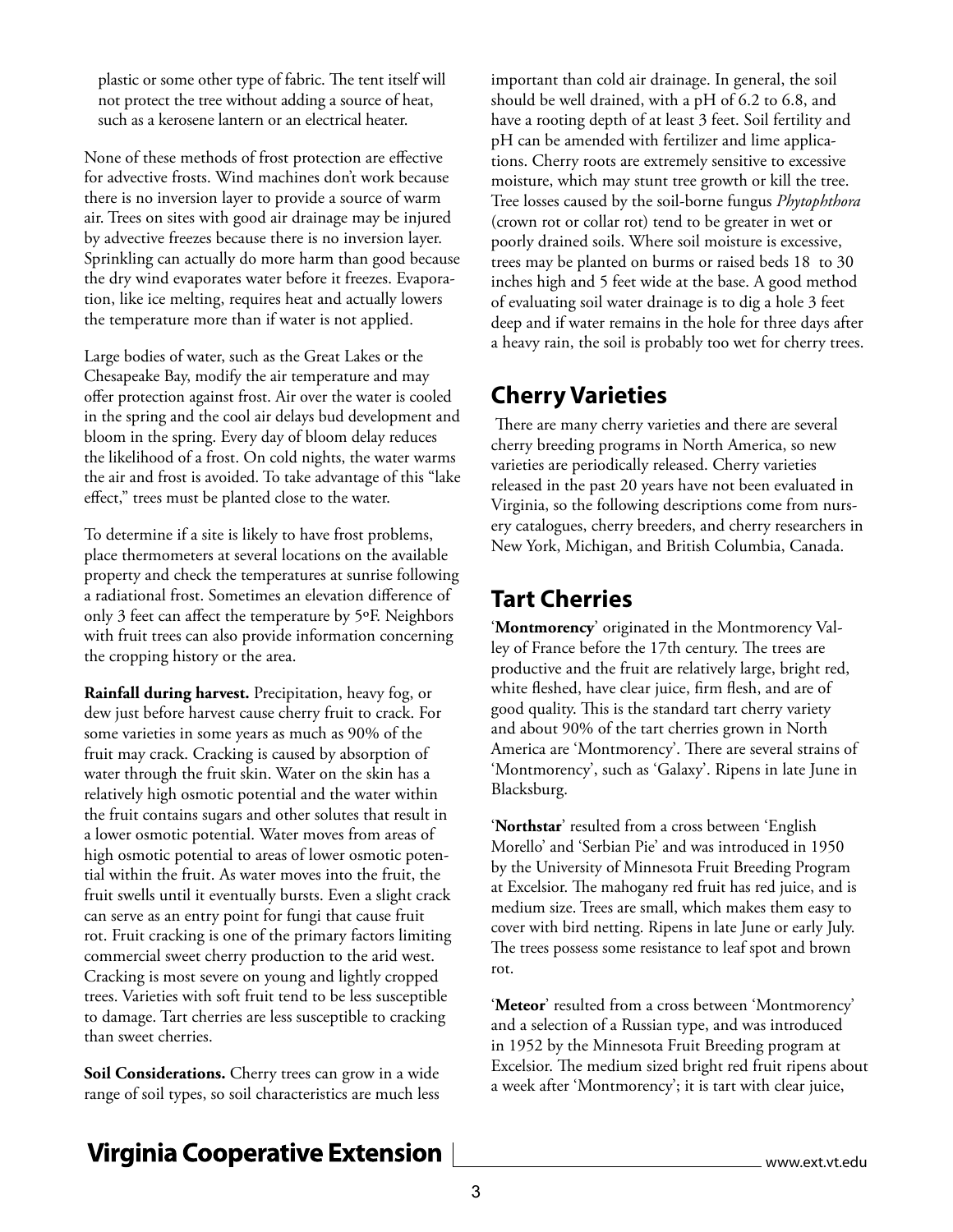semi-firm flesh, and good-quality fruit. The vari ety is not acceptable for commercial processing because the pit is oddly shaped, and sometimes shatters during pitting. This is not a problem for home production and it can extend the harvest season because it ripens about 5 days after 'Northstar'. Trees bloom after 'Montmorency' and 'Northstar' and have some resistance to leaf spot.

'**Surefire**' resulted from a cross between 'Borchert Black Sour' and NY 6935 ('Richmorency' x 'Schatternmorelle') and was introduced in 1993 by the New York Agricultural Experiment Station at Geneva. It is late blooming, so is less susceptible to spring frost. The fruit is bright red, medium in size, firm, and very tart.

'**Danube**' is a new tart cherry for fresh consumption and ripens a few days earlier than 'Montmorency'. The fruit is dark red, medium to large, and sweeter than most tart cherries. This variety is being planted widely in Europe.

'**Balaton**' originated in Ujfeherto, Hungary, as a local variety. It was released and trademarked by Michigan State University in 1996. Compared to 'Montmorency' the fruit is larger, firmer, sweeter and redder and it has a juicy flesh. The pits are slightly larger than other varieties and may cause problems for processors. This is a very high quality variety and is being recommended for fresh consumption, processing, and the home garden.

#### **Dark Sweet Cherries**

'**Cavalier**' is a new black variety that ripens very early, probably around June 3. Fruit is medium to large, dark red, and has dry, firm flesh with good flavor, and is resistant to cracking.

'**Viva**' was released in 1972 by the Vineland Research Station in Canada and the parentage is unknown. It produces a medium-sized dark red fruit with flesh that is semi-firm, sweet and of good quality. Trees are moderately productive and fruit ripens around June 8 and is moderately crack resistant.

'**Black Tartarian**' is an old variety. Fruit are purplish black, small to medium in size, heart-shaped, and good quality. The flesh is dark red, soft and juicy. At one time it was used to extend the season, but newer varieties are superior and more crack resistant.

'**Hartland**' is an open pollinated selection of 'Windsor' and was introduced in 1992 by the New York Agricultural Experiment Station at Geneva. The fruit ripens

around June 12. The tree is productive, and the purple fruit is fairly susceptible to cracking, medium size, round, medium firmness, and good flavor.

'**Kristin**' resulted from a cross between 'Emperor Francis' and 'Gil Peck' and was introduced in 1982 by the New York Agricultural Experiment Station at Geneva. The fruit is large, aromatic, firm, sweet, dark red, attractive, and moderately resistant to cracking, and trees are vigorous and productive. Fruit can be used for fresh consumption and processing.

'**Ulster**' resulted from a cross between 'Schmidt' and 'Lambert' and was introduced in 1964 by the New York Agricultural Experiment Station at Geneva. The fruit is large and sweet, and the flesh is dark red and crisp. This high quality fruit is moderately crack resistant, and ripens around June 15. Good for fresh consumption and processing.

'**Stella**' resulted from a cross between 'Lambert' and 'John Innes Seeding' and was introduced in 1968 by the Canadian Department of Agriculture Research Station at Summerland, British Columbia. This is a large, black, heart-shaped cherry that is sweet, and has medium firm flesh, but is susceptible to cracking. It ripens around June 12 and is self-fertile.

'**Lapins**' resulted from a cross between 'Van' and 'Stella' and was introduced in 1983 by the Agriculture Canada Research Station at Summerland, British Columbia. The fruit is very large, somewhat resistant to cracking, has good flavor, and ripens around June 15. The tree is very productive.

'**Hedelfingen**' is an old European variety. The black fruit is medium to large, firm, and high quality, and is more crack resistant than most varieties. The fruit is good for fresh consumption, freezing and processing. This variety ripens around June 20 and has performed well in Virginia.

'**Sweetheart**' is a self-fertile cherry resulting from a 'Van' cross and introduced by the Agriculture Canada Research Station at Summerland, British Columbia. Trees are productive and fruit is medium to large in size, very firm, and has good flavor. The fruit is dark red and moderately susceptible to cracking.

'**Hudson**' resulted from a cross between 'Oswego' and 'Giant' and was introduced in 1964 from the New York Agricultural Experiment Station at Geneva. This late-season variety ripens around June 25. The fruit is dark red,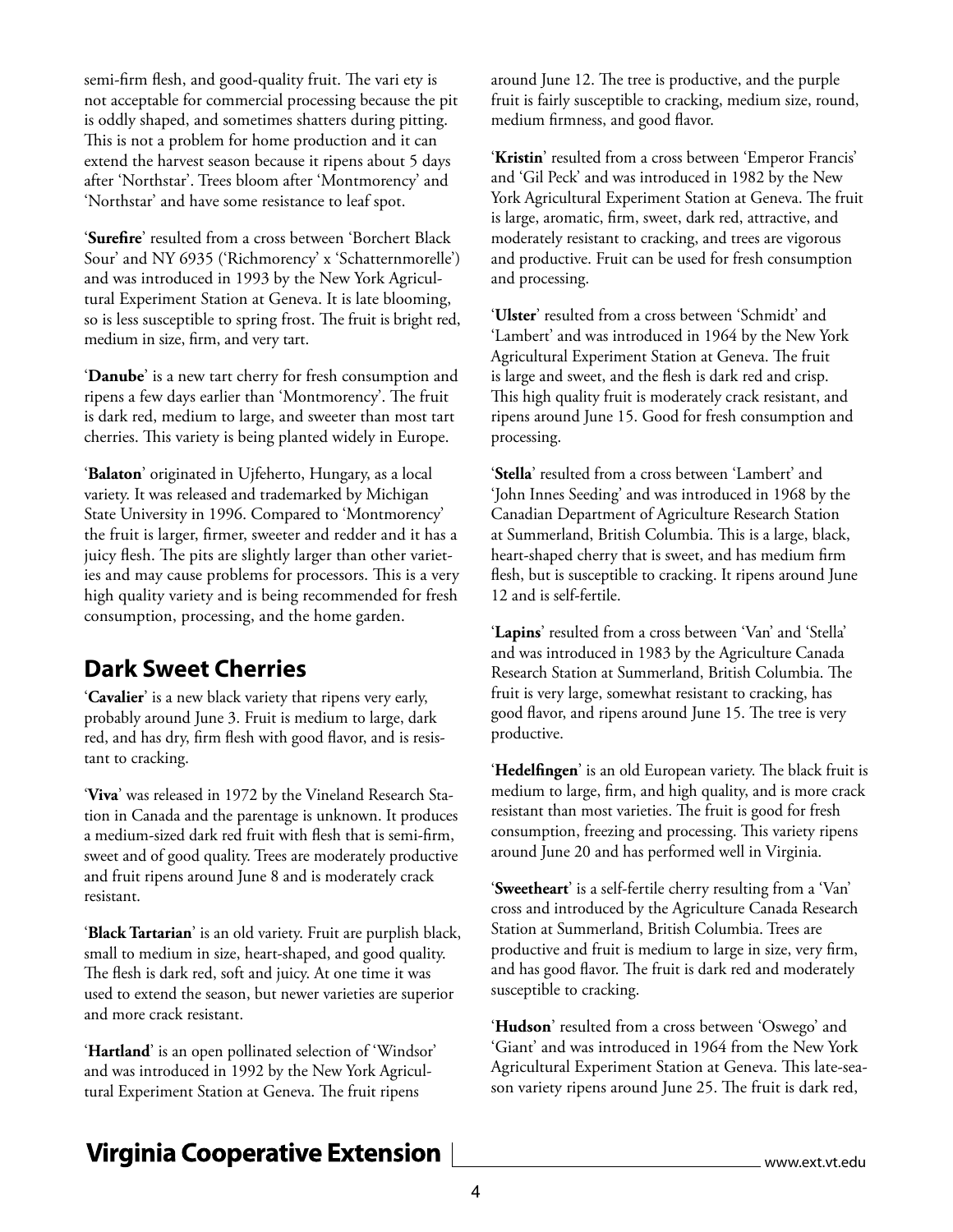medium to large in size, sweet and very firm. The trees bloom late, are vigorous, and are moderately productive, and may come into production late. Fruit is very crack resistant.

## **Light Sweet Cherries**

**'Emperor Francis'** – A good quality early cherry that is yellowish white with a red blush. Trees survive well and the fruit is large, but not very crack resistant. Ripens around June 16 in Blacksburg, Virginia.

'**Gold**' – This variety is early, the trees are productive and fairly resistant to bacterial canker, but the fruit are small and fairly crack resistant. This variety is used primarily for brining and the eating quality is poor.

'**Napoleon**' – also called 'Royal Anne' or 'Napolean Wax'. The fruit is pale yellow with bright red cheeks. The fruit is medium in size, firm, sweet, and juicy, with fair fresh eating quality. Productivity in Virginia is fair, but it has fairly good resistance to cracking.

'**Rainier**' – resulted from a cross of 'Bing' and ' Van' and was introduced in 1960 by the Washington Agricultural Experiment Station and the USDA in Prosser, WA. The fruit is very large and sweet; the skin is yellow with quite a bit of red blush. The fruit is firm and the juice is clear. The fruit is good for brining or fresh consumption. Reports from Michigan indicate it is exceptionally crack resistant for a firm cherry, but reports from New York indicate that it is moderately susceptible to cracking.

**Approximate Harvest dates for cherries** – dates for most varieties are estimated from descriptions from researchers in New York and Michigan, and commercial nursery catalogues. Dark red sweet varieties are in red shading, yellow sweet varieties are in yellow shading, and tart varieties are in green shading.

## **Cherry Pollination**

Pollination is the transfer of pollen from the male part of a flower (anther) to the female part of a flower (stigma). The pollen grain germinates and grows down through the style, which is the stalk below the stigma, into the embryo sac where fertilization occurs to produce a seed. *Self-pollination* is the transfer of pollen from anthers of a flower of one variety to the stigma of a flower of the same variety. *Cross-pollination* is the transfer of pollen from a flower of one variety to the stigma of a flower of

| Harvest dates for cherry varieties in Blacksburg, Va |   |   |      |    |    |      |   |   |  |  |  |  |
|------------------------------------------------------|---|---|------|----|----|------|---|---|--|--|--|--|
|                                                      |   |   | June |    |    | July |   |   |  |  |  |  |
| <b>Variety</b>                                       | 1 | 5 | 10   | 15 | 20 | 25   | 1 | 5 |  |  |  |  |
| Cavalier                                             | X | X | X    |    |    |      |   |   |  |  |  |  |
| Viva                                                 | X | X | X    |    |    |      |   |   |  |  |  |  |
| Hartland                                             |   | X | X    | X  |    |      |   |   |  |  |  |  |
| <b>BI.</b> Tartarian                                 |   |   | X    | X  | X  |      |   |   |  |  |  |  |
| Napolean                                             |   |   | X    | X  | X  |      |   |   |  |  |  |  |
| Kristan                                              |   |   | X    | X  | X  |      |   |   |  |  |  |  |
| Ulster                                               |   |   | X    | X  | X  |      |   |   |  |  |  |  |
| <b>Stella</b>                                        |   |   | X    | X  | X  |      |   |   |  |  |  |  |
| <b>Emperor Francis</b>                               |   |   | X    | X  | X  |      |   |   |  |  |  |  |
| Rainier                                              |   |   | x    | X  | X  |      |   |   |  |  |  |  |
| Lapins                                               |   |   | x    | X  | X  | X    |   |   |  |  |  |  |
| Hedelfingen                                          |   |   |      | Χ  | X  | X    |   |   |  |  |  |  |
| Gold                                                 |   |   |      |    | x  | X    | X |   |  |  |  |  |
| Sweetheart                                           |   |   |      |    |    | x    | X | X |  |  |  |  |
| Hudson                                               |   |   |      |    |    | x    | X | X |  |  |  |  |
| <b>Tart Cherries</b>                                 |   |   |      |    |    |      |   |   |  |  |  |  |
| Danube                                               |   |   | x    | X  | X  |      |   |   |  |  |  |  |
| Montmorency                                          |   |   |      |    | X  | X    | X |   |  |  |  |  |
| Northstar                                            |   |   |      |    | X  | X    | X |   |  |  |  |  |
| Surefire                                             |   |   |      |    | x  | X    | X |   |  |  |  |  |
| <b>Balaton</b>                                       |   |   |      |    |    | X    | X | X |  |  |  |  |
| Meteor                                               |   |   |      |    |    | x    | X | Χ |  |  |  |  |

another variety. A variety capable of producing viable seeds and setting fruit following self-pollination is *self-fertile* and one that is not capable of producing seeds and fruit is *self-sterile*. When cross-pollination fails to produce a full crop, the two varieties are *inter-sterile* or partially inter-sterile and are considered incompatible. Incompatibility usually results from the presence of substances in the tissues of the stigma and style that inhibit pollen germination or growth of the pollen down the style. When cross-pollination produces a full crop, the two varieties are *inter-fertile* and the varieties are considered compatible.

All commercial varieties of tart cherry are self-fertile, and there is no need to plant more than one variety. Pollination requirements for sweet cherries are complicated by the fact that most commercial varieties are self-sterile, and some combinations are incompatible, so it is critical to select varieties that are compatible. In addition, good pollinating varieties must bloom at the same time. In the eastern U.S., most commercial varieties generally bloom at about the same time, so bloom date is not an import-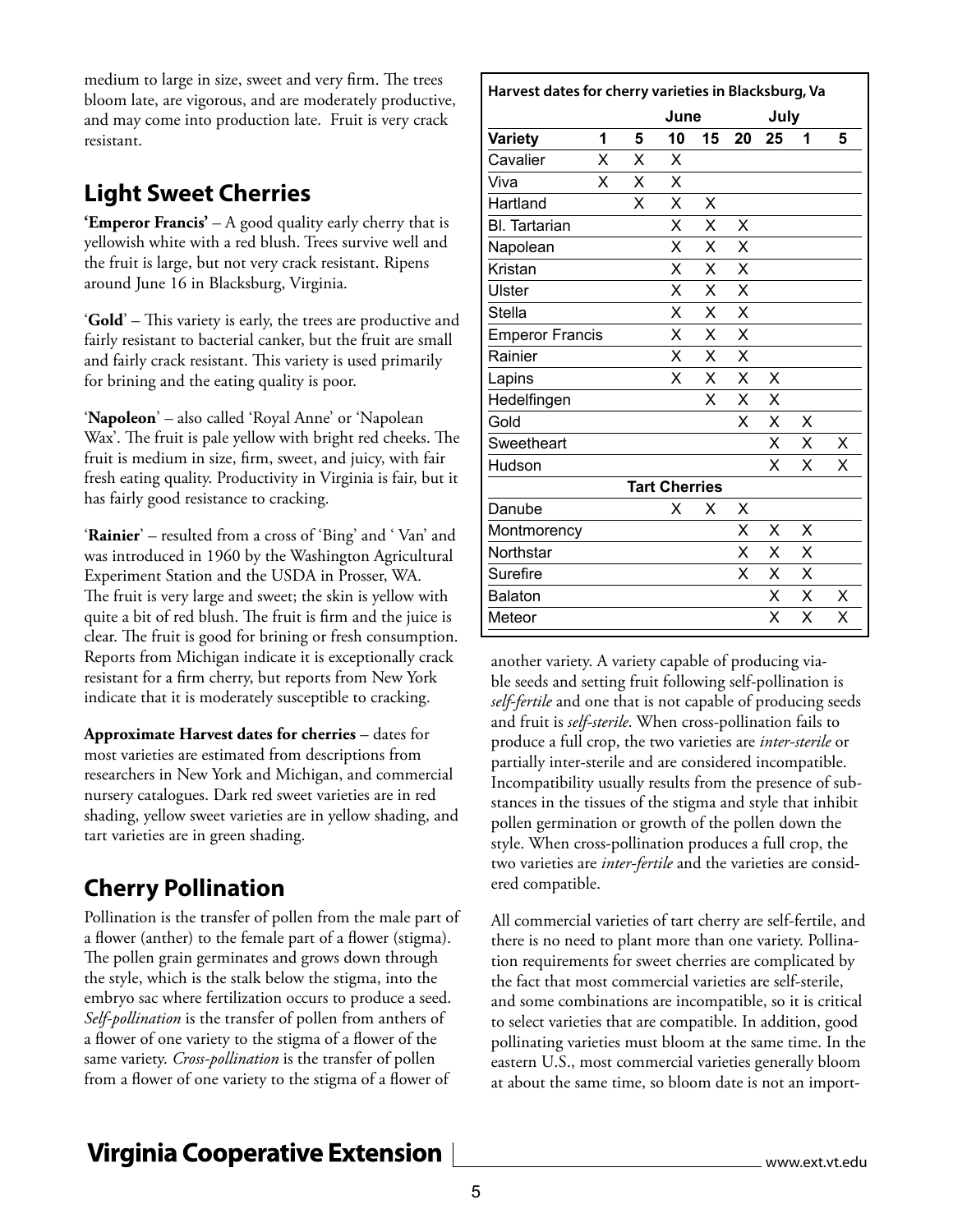ant consideration for variety selection. Eighteen incompatibility groups have been identified. Varieties in the same group cannot be used to pollinate each other. To ensure effective pollination in commercial plantings, at least three varieties should be planted. It is easier to manage solid rows of a single variety than rows containing more than one variety. To ensure adequate pollination, alternating rows of varieties is ideal. An acceptable planting pattern includes two or three rows of one variety adjacent to at least one row of a compatible variety.

Most of the varieties previously described are compatible and can be used to pollinate each other. The following chart was adapted from information generated by Dr. Robert Anderson, Jay Freer, Kenneth Livermore, and Cheol Choi, at Cornell University. The information was obtained from bloom-time records and controlled pollination tests and/or S-allele genotyping by Polymerase Chain Reaction (PCR). PCR is a laboratory technique used to study genes located in sections of DNA molecules. Self-fertile varieties, such as 'Stella', 'Lapins', and 'Sweetheart', are recommended for home orchards because they do not require cross-pollination and they can be used as universal donors to pollinate all varieties.

**Sweet cherry pollination chart** – A dot in the box indicates that the variety on the left is self-sterile and/ or inter-sterile with the variety located at the top. Varieties sharing a dot will not pollinate each other. Where there is no dot in the box, varieties listed on the left can be used as reliable pollinators for cross-pollination with the variety located at the top. For example, 'Kristin' is self-sterile and requires another variety for pollination. 'Kristin' and 'Ulster' are inter-sterile and should not be used to pollinate each other. 'Hartland' is self-sterile, but it is compatible with all other varieties listed.

#### **Cherry Rootstocks**

Like all species of fruit trees, cherries are not propagated by seed because trees arising from seeds do not possess the same characteristics as the parent tree. Cherry is also difficult to propagate from cuttings. Commercial nurseries plant seeds and bud or graft the desired variety onto the seedling. The resulting tree consists of two parts that have been joined together by budding. The portion grown from seed becomes the root system and is called the *rootstock*, and the portion that develops from the inserted bud of a designated variety becomes the aboveground portion of the tree and is known as the *scion*. Rootstocks vary in their susceptibility to low temperatures, root diseases and tolerance to wet and dry soils. Rootstocks can also influence the size and shape of the tree, the length of time a tree requires to bear fruit, and productivity. Therefore, proper rootstock selection can be an important factor influencing the success of the orchard. Until recently both tart and sweet cherries were propagated primarily on seedlings of Mahaleb (*Prunus* 

|               | Cavalier  | Viva      | <b>BI.</b> Tartarian | Hartland  | Kristin   | Ulster    | Stella | Lapins | Hedelfingen | Sweetheart | Hudson    | Francis<br>Emp. | Gold      | Nepolean  | Rainier   |
|---------------|-----------|-----------|----------------------|-----------|-----------|-----------|--------|--------|-------------|------------|-----------|-----------------|-----------|-----------|-----------|
| Cavalier      | $\bullet$ | $\bullet$ |                      |           |           |           |        |        |             |            |           |                 |           |           |           |
| Viva          | $\bullet$ | $\bullet$ |                      |           |           |           |        |        |             |            |           |                 |           |           |           |
| Bl. Tartarian |           |           | $\bullet$            |           |           |           |        |        |             |            |           |                 |           |           |           |
| Hartland      |           |           |                      | $\bullet$ |           |           |        |        |             |            |           |                 |           |           |           |
| Kristin       |           |           |                      |           | ٠         | $\bullet$ |        |        |             |            |           |                 |           |           |           |
| Ulster        |           |           |                      |           | $\bullet$ | $\bullet$ |        |        |             |            |           |                 |           |           |           |
| Stella        |           |           |                      |           |           |           |        |        |             |            |           |                 |           |           |           |
| Lapins        |           |           |                      |           |           |           |        |        |             |            |           |                 |           |           |           |
| Hedelfingen   |           |           |                      |           |           |           |        |        | $\bullet$   |            |           |                 |           |           |           |
| Sweetheart    |           |           |                      |           |           |           |        |        |             |            |           |                 |           |           |           |
| Hudson        |           |           |                      |           |           |           |        |        |             |            | $\bullet$ |                 |           |           | $\bullet$ |
| Emp. Frances  |           |           |                      |           |           | $\bullet$ |        |        |             |            |           | $\bullet$       |           | $\bullet$ |           |
| Gold          |           |           |                      |           |           |           |        |        |             |            |           |                 | $\bullet$ |           |           |
| Napolean      |           |           |                      |           |           | $\bullet$ |        |        |             |            |           | $\bullet$       |           | $\bullet$ |           |
| Rainier       |           |           |                      |           |           |           |        |        |             |            | $\bullet$ |                 |           |           | ٠         |

## **Virginia Cooperative Extension**

www.ext.vt.edu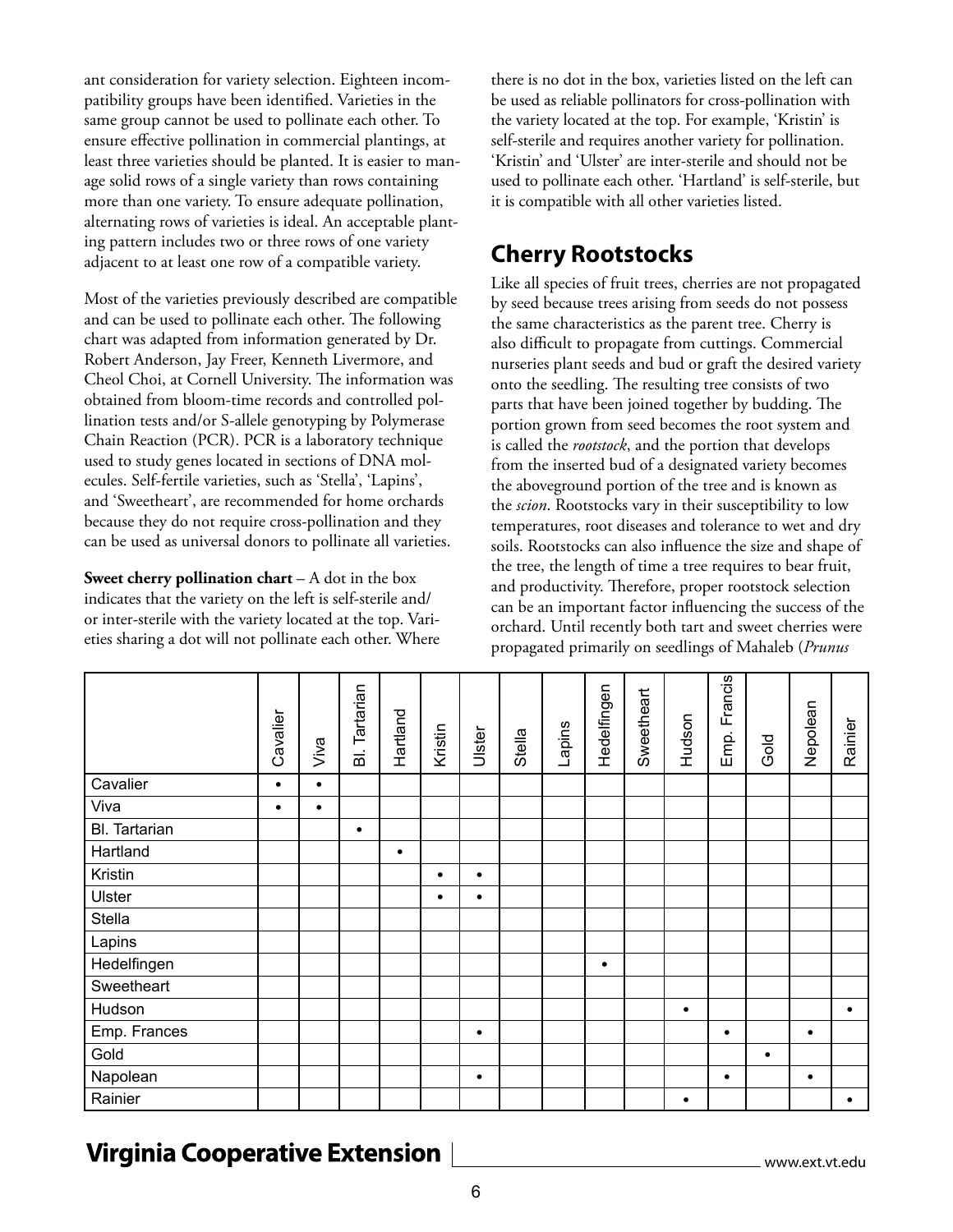*mahaleb*) or Mazzard (*Prunus avium*), but recently new rootstocks have been introduced and commercial fruit tree nurseries offer about a dozen cherry rootstocks, which are described below.

**Mahaleb** – Mahaleb is a general name for wild seedlings of *Prunus mahaleb L.*, indigenous to western and central Europe. There are several clones of this standard rootstock for tart cherry, but it can also be used for sweet cherry. It is slightly dwarfing (20% smaller than mazzard) and produces a spreading tree for sweet cherry, especially on lighter soils. Compared to Mazzard, it is more tolerant of cold and drought, less tolerant of wet soils, trees are more productive at a young age, but trees are often shorter lived. It resists crown gall, bacterial canker and some nematodes. It is quite susceptible to collar rot and should not be planted on poorly drained soils. Some varieties, such as 'Van', are not compatible with mahaleb.

**Mazzard** – Mazzard is a generic name for wild seedlings of *Prunus avium L*, sweet cherry, which are indigenous to Western Europe. It can be used as a rootstock for both tart and sweet cherry, but is most often used for sweet cherry. Compared to trees on mahaleb, mazzard produces a larger tree, is more compatible with some sweet cherry varieties, induces fruiting at a later age, and is more tolerant of wet soils. There are several clones and it is resistant to bacterial canker.

**Mahaleb x Mazzard** (MxM) – In an attempt to obtain dwarfing rootstocks that would tolerate a wide range of soils and diseases, Lyle Brooks of Daybreak Nursery in Oregon made selections from a population of mahaleb open-pollinated seed. Vegetative characteristics indicate the pollen parent was Mazzard, hence the designation "MxM." The selections were numbered and the numbering system has nothing to do with the characteristics of the different stocks. The rootstocks are produced clonally from hardwood cuttings, and all produce quite a few root suckers.

**MxM 2** was patented in 1993 and can be used for both tart and sweet cherry. Compared to mazzard seedling, trees on MxM 2 are slightly larger, and earlier bearing. It has good resistance to wet soils, crown gall, collar rot, and is somewhat tolerant to bacterial canker. MxM 2 is probably better than mazzard for sweet cherry on most soil types.

**MxM 60** was patented in 1993 and is used for both tart and sweet cherry. Trees on MxM 60 are about 90% the size of mazzard seedling, and are earlier bearing and productive. It is adaptable to a wide range of soils from sand to heavy clay, with good resistance of crown gall, collar rot, and is somewhat resistant to bacterial canker. This rootstock may be better than mahaleb for tart cherry on loam and sandy soils and soils infested with Armillaria root rot.

**Gisela** – The Gisela rootstocks were developed in the early 1960s, at Justus Liebig University in Giessen, Germany, by Werner Gruppe and Hanna Schmidt. These rootstocks resulted from a series of interspecific crosses between several vigorous and non-vigorous cherry species. The resulting rootstock candidates were selected for dwarfing, compatibility, disease resistance, and induction of early fruiting. Seventeen of the most promising clones were imported into North America in the early 1980s by Wallace Heuser, Hilltop Orchards and Nurseries Inc. Most were included in the 1987 NC-140 rootstock trial plantings and were evaluated at 16 locations in North America. Based on results from this trial, some commercial nurseries have started propagating trees on several of the more promising Gisela rootstocks, which are described below. It is important to remember that experience with these rootstocks is still limited. Cropping has been so heavy on these rootstocks that fruit size is often smaller than on other rootstocks. Cultural practices such as fruit thinning or spur pruning may be required to consistently produce large fruit.

**Gisela 1** is a hybrid of *Prunus fructicosa* 'Klon 64' and *Prunus avium*. It is a triploid and produces a tree about 25% the size of Mazzard, and induces early and heavy production. It can be used for both sweet and tart cherry. Trees produce some rootsuckers, and trees are poorly anchored and must be staked for support. It is sensitive to pollen-born viruses like Prunus necrotic ringspot virus and prune dwarf virus and possibly others. The rootstocks are propagated from greenwood cuttings and are not recommended for commercial planting.

**Gisela 5** is a hybrid of *Prunus cerasus* 'Shattenmorelle' and *Prunus canescens* and was patented in 1996. It is a triploid, produces a tree about 45% the size of Mazzard, and can be used for both tart and sweet cherry. Gisela 5 induces wide branch angles, good lateral branching, and early and heavy production. It is tolerant of cherry viruses, and heavy soils, but might produce rootsuckers. The rootstocks are propagated from greenwood cuttings and tree support is recommended.

**Gisela 7** is a hybrid of *Prunus cerasus* 'Shattenmorelle' and *Prunus canescens* and was patented in 1994. It pro-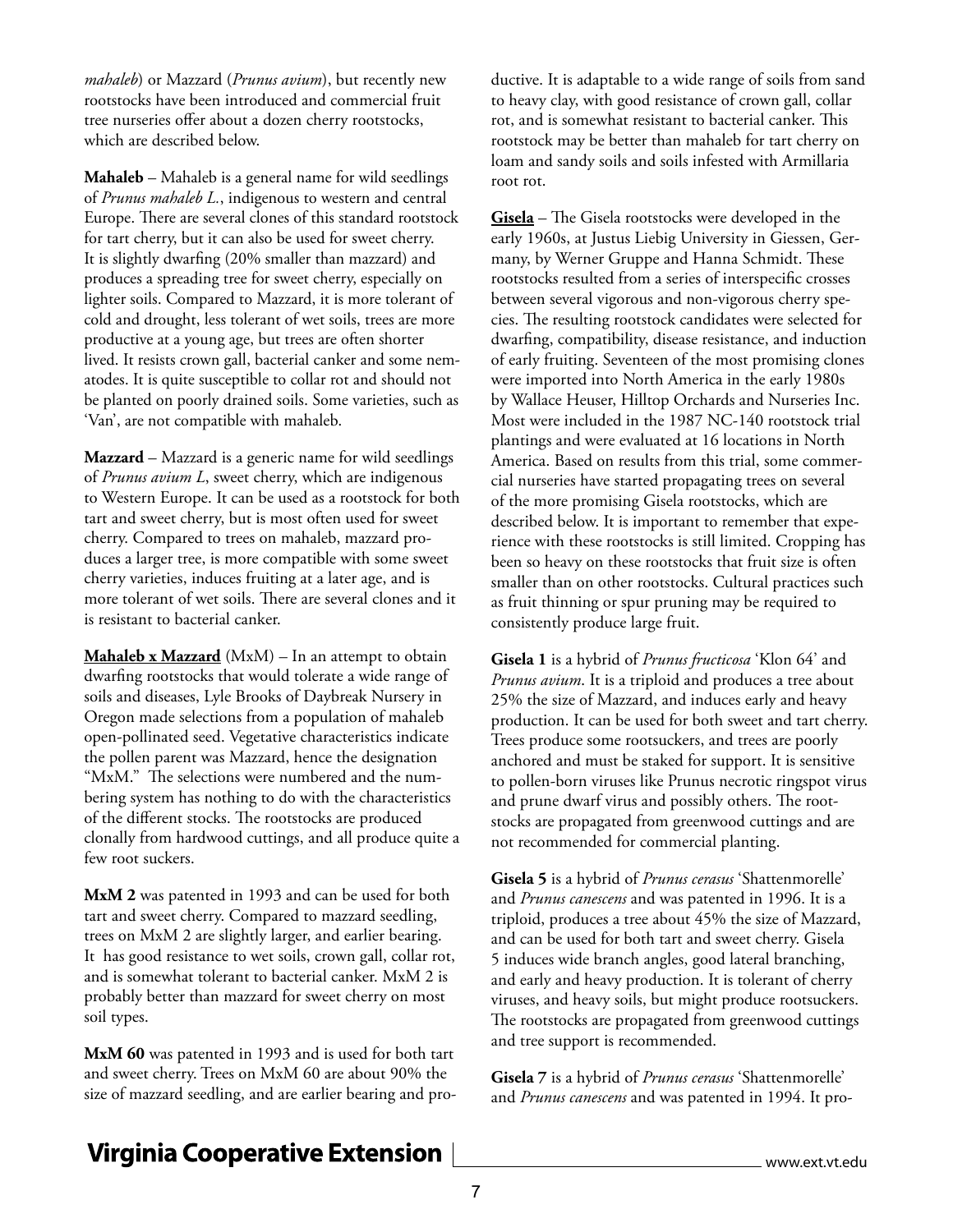duces a tree about 50% the size of Mazzard, and can be used for both tart and sweet cherry. It induces very early bearing, heavy production, wide-angled branching, and good lateral branching. Trees will produce some rootsuckers. Gisela 7 is about as sensitive to Prunus necrotic ringspot virus as Mazzard or Mahaleb, and is propagated from greenwood cuttings.

**Gisela 6** is a hybrid of *Prunus cerasus* 'Shattenmorelle' and *Prunus canescens* and was patented in 1994 and can be used for both tart and sweet cherry. It is a triploid and produces a tree about 60% to 95% the size of Mazzard, depending on the scion variety. It induces very early bearing, heavy production, wide-angled branching, good lateral branching, and few rootsuckers. It has good resistance to cherry viruses, does not require support, and is propagated from greenwood cuttings.

#### **Purchasing Trees**

Trees can be purchased locally at garden centers or from nurseries that specialize in fruit tree production. Information on rootstock and variety is often lacking at garden centers. There is usually no choice of rootstocks for cherries, and only certain nurseries sell trees on the MxM and Gisela rootstocks. Good quality trees of specific varieties, rootstocks, and tree sizes can be mail-ordered from fruit tree nurseries. Large trees and 2-yr-old trees are relatively expensive, but medium sized (1/2 inch trunk caliper and 3 to 5 feet tall) 1-year-old trees are less expensive and perform very well. Most reputable nurseries provide free catalogs upon request and have a large selection of varieties on several rootstocks. Most nurseries now have web sites with variety descriptions and information on growing fruit trees.

## **Establishing Cherry Trees**

**Tree Care Before Planting.** Trees purchased in pots from garden centers are relatively expensive. Garden centers purchase bare-rooted trees from fruit tree nurseries and plant them in pots. Depending on the length of time between planting and purchase, these trees may produce few new roots before the consumer plants the tree. Trees with a good root system should be removed from the pot with the rooting medium and planted at the same depth as in the pot. Trees with little new root growth should be handled the same as bare-rooted trees. Late February through March is the best time to plant in most parts of Virginia. Bare-rooted trees arrive from the nursery in paper bags, sometimes lined with plastic, or

cardboard boxes. The roots are packed in moist sawdust or sphagnum moss. Upon receiving the package, the trees should be inspected for condition and accuracy of the order. Trees should be rewrapped and stored in a cool place (35 to 45 ˚F if possible) until planting. The trees should be planted as soon as possible and the roots should not be allowed to dry out.

Another way to store trees before planting is called "healing in." Dig a trench about 24 inches deep and 18 inches wide. Place the roots in the trench and lean the trees at an angle of about 45 degrees towards the south to reduce the amount of the tree surface exposed to the sun. If trees are in bundles, separate the trees so the roots can be spread apart. Fill the trench with moist soil and tamp the soil around the roots to eliminate air pockets around the roots to prevent drying out. Trees can also be healed in on the north side of a building to keep the trees cool and to delay bud development.

*Preplant soil preparation.* Several months before planting, the soil should be tested. Soil analysis kits, including instructions, are available from your local county Extension office. Soil is tested to determine if the soil pH needs adjustment, and if phosphorous and potassium levels are adequate. Apply lime and fertilizer as recommended from the soil test results. Lime and phosphorous move very slowly in the soil and, if possible, should be plowed or cultivated into the soil. Because broad leaf plants can be infected with virus, such weeds should be eliminated to produce a solid stand of grass before trees are planted.

*Planting distance.* Tart cherry trees are relatively small and can be planted 14 to 18 feet within the row and 20 to 22 feet between rows. Sweet cherry trees on vigorous rootstocks should be planted 16 to 20 feet within the row and 22 to 26 feet between rows. Sweet cherry trees on dwarfing rootstock can be planted 10 to 14 feet within the row and 16 to 20 feet between rows.

**Planting the tree.** Commercial orchards usually plant trees with tree planters. These machines are pulled behind tractors and workers sitting on the machine place trees into furrows created by V-shaped plows. Thousands of trees can be planted per day and the trees grow very well. Smaller orchards can be set by digging holes with 12-inch augers. When the soil is wet or when soil has high clay content, augers can cause glazing of the sides of the hole. This compacted soil around the hole can be impervious to roots, so the roots grow in circles around the hole. The sides of the hole can be easily broken up with a shovel point. When only a few trees are planted, the hole can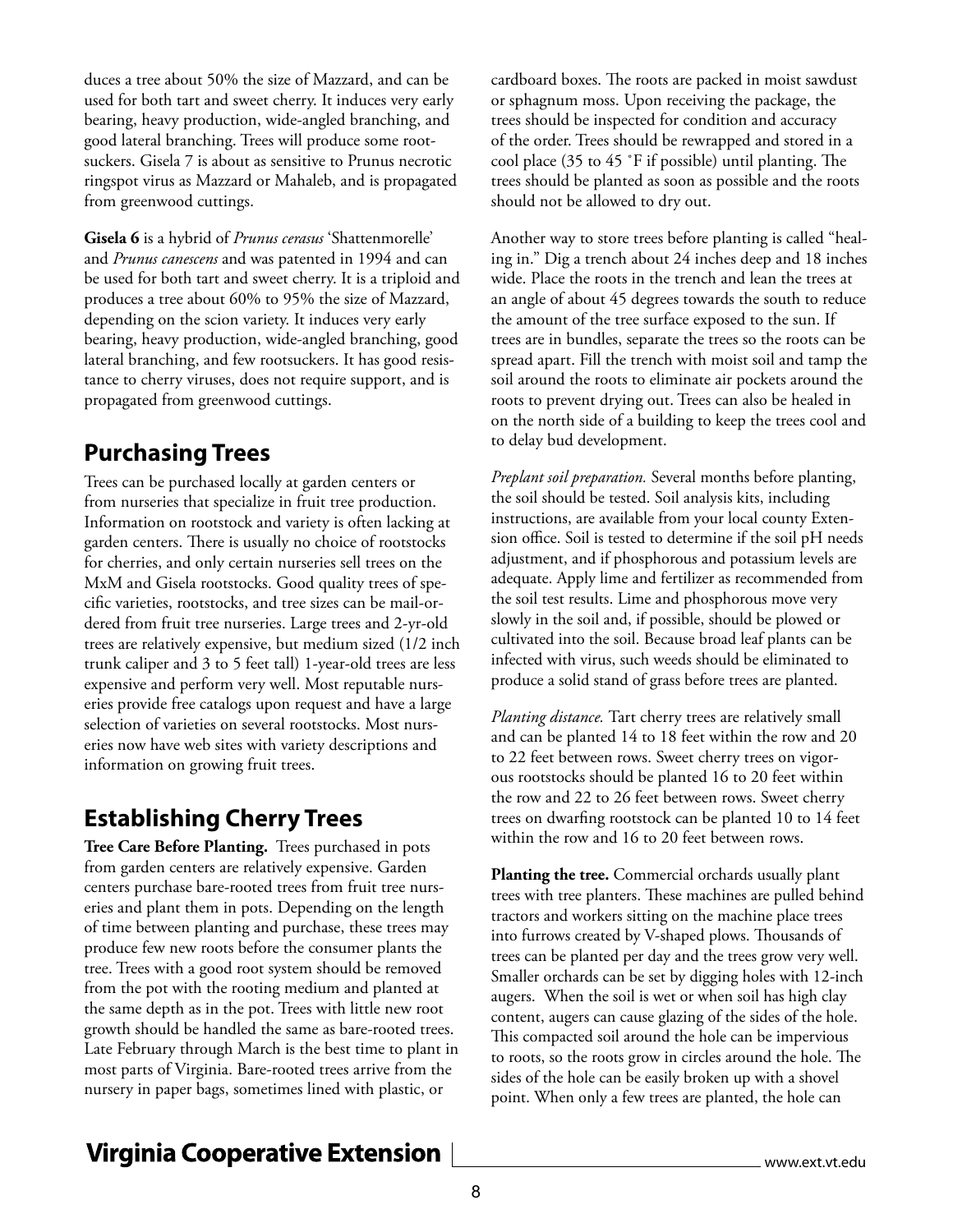be dug with a shovel. Dig a hole 18 inches deep and 18 inches wide. Place the root system in the hole, partially fill the hole and tamp the soil to insure root-to-soil contact so roots will not become dry. Pull the tree up, if necessary, to place the graft union about 3 inches above the soil line and fill the hole and tamp the soil. Water the tree with at least 2 gallons per tree to eliminate any air pockets in the soil. Place a cylinder of hardware cloth, about 12 inches high, loosely around the base of the trunk to prevent rabbits from feeding on the tree trunk.

#### **Tree Care the First Year**

During the digging process in the nursery, the ratio of top to root is altered. The root system is small relative to the top of the tree. Therefore, the tree is less able to obtain adequate amounts of water and nutrients. Water the tree every 14 days unless at least 1 inch of rain fell since the last watering. Use herbicides or cultivation to eliminate weeds and grass within 2 feet of the trunk. Organic mulches conserve moisture and eliminate weeds, but as the material decomposes nitrogen is released. High levels of nitrogen are not desirable during the late summer because they may delay the development of cold hardiness. Mulches also provide excellent habitat for rodents that feed on tree roots and bark. For the above reasons, organic mulches are not recommended for fruit trees.

If the soil fertility was properly amended before planting, nitrogen is usually the only nutrient that needs to be applied on an annual basis. Fertilize the trees twice (2 weeks after planting and 6 weeks after planting) with a nitrogen fertilizer (examples include ammonium nitrate, urea, or calcium nitrate) or a complete fertilizer, such as 10-10-10, 5-10-10, or some other formulation, at the rate of 0.05 pounds of actual nitrogen per tree per application. The amount of fertilizer per tree varies depending on the formulation: 1/2 lb. of 10-10-10, 1.0 lb. of 5-10-10, or 1/3 lb. of calcium nitrate. To avoid root injury, place fertilizer in a band 6 to 8 inches from the trunk around the tree. Organic forms of fertilizer (manure, blood meal, and bone meal) are not recommended because the nutritional analysis is usually unavailable and because nutrients may be released continuously all season. Trees require high levels of nitrogen early in the season and low levels are desirable during the late summer.

## **Annual Tree Care**

*Weed control* – Weeds compete with trees for water and nutrients and cherry trees do not compete well with

weeds and grass. The amount of growth a tree makes is positively related to the size of the weed-free area around the tree. Use herbicides or cultivation to maintain a weedfree zone for 3 to 4 feet on all sides of the tree. Organic mulches, such as wood chips or straw, can be used, but the mulch should be removed by November to discourage wildlife from living around the tree.

*Irrigation* – Cherry trees can be grown with less water than most other deciduous tree fruits and many eastern cherry orchards are not irrigated. Young trees grow better and mature trees are more productive with supplemental irrigation, especially during drought or where soils have poor water-holding capacity.

*Mineral nutrition* – Many elements are not readily available, even when present in adequate amounts, when the soil pH is above 7.0 or below 5.5. The soil around the tree should be tested every 3 or 4 years to determine the need for lime application to maintain soil pH in the appropriate range. Occasionally potassium or manganese deficiency may occur, but before these elements are applied the deficiency should be verified with leaf analysis. Leaf analysis kits, from the Agricultural Analytical Services Laboratory at The Pennsylvania State University, can be obtained at your local county Cooperative Extension office. Payment must be included with samples sent to the lab.

Nitrogen is usually the only nutrient that is needed on an annual basis. Shoot growth can be used as a visual guide for application of nitrogen. Shoots on young non-bearing trees should grow about 18 to 30 inches per year, trees starting to fruit should produce shoots 6 to 12 inches long, and mature bearing trees should produce shoots about 4 to 8 inches long. Applying more nitrogen can encourage shoot growth and applying less nitrogen can discourage it.

Fertilizer recommendations are difficult to make because amounts should be varied depending on soil type: light sandy soils require greater amounts than soils with high organic matter. The general rule of thumb is to apply 0.05 to 0.10 pounds of actual nitrogen per tree per year of tree age until trees are about 8 years old. Thus, a five year-old tree should receive about 0.25 pounds of actual nitrogen: this is equivalent to 2.5 pounds of 10-10-10, 5 pounds of 5-10-10, 1.7 pounds of calcium nitrate, 0.75 pounds of ammonium nitrate, or 0.5 pound of urea. Mature trees should receive about 0.6 to 1.0 pounds of actual nitrogen each year. Apply fertilizer about a month before bloom in a broad band around the tree, extending from about a foot from the trunk to the drip line of the tree.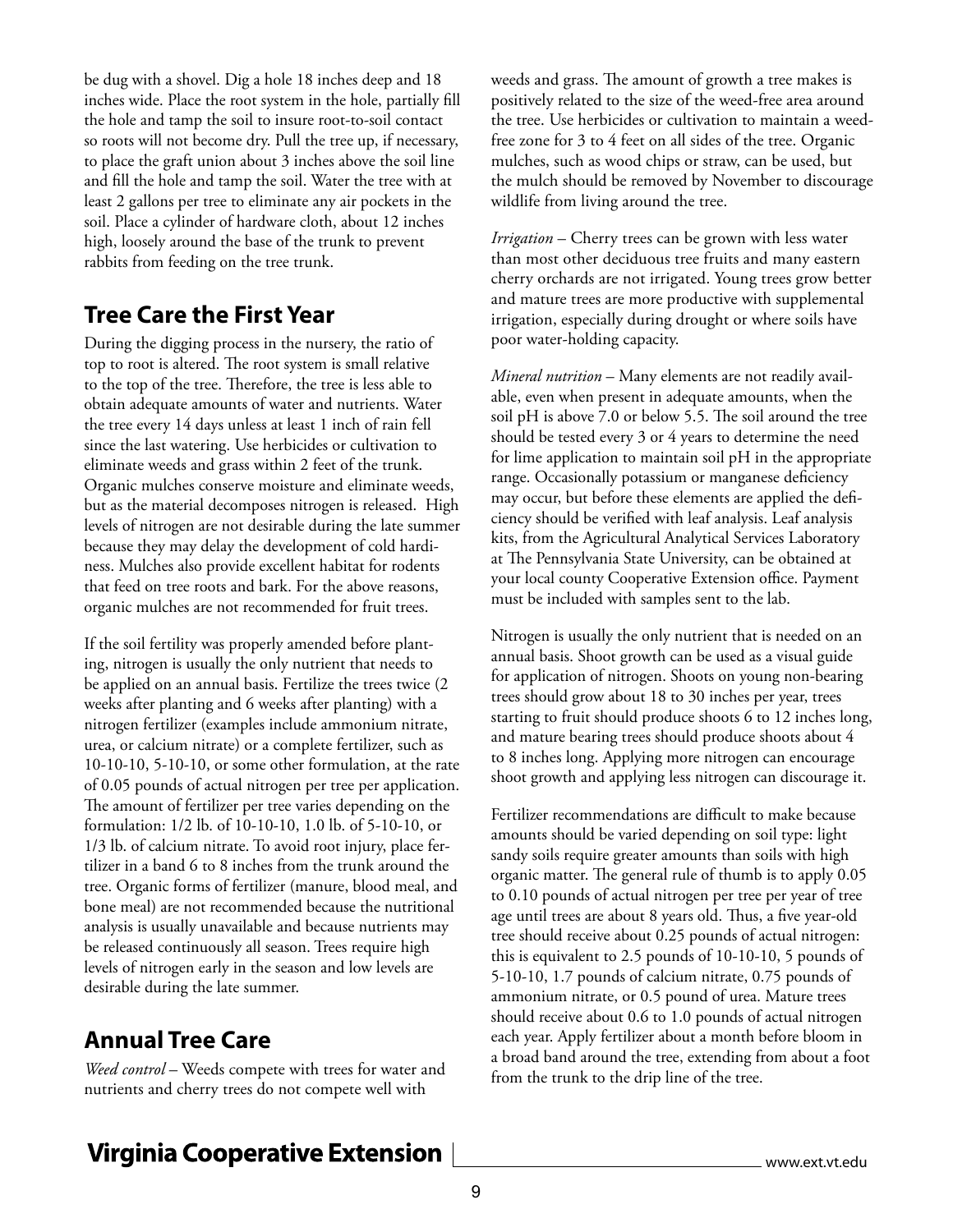### **Wildlife Problems**

Several species of animals may feed on various parts of cherry trees or on the fruit. The severity of the problem varies around the state. Below is a brief discussion of the most common problems and possible control measures.

*White tail deer* – Deer populations are increasing rapidly throughout the eastern United States. Deer coexist very well with humans and they often feed on garden plants including fruit trees. Deer seem particularly fond of sweet cherry trees. Deer browsing on young succulent shoots of sweet cherry trees can be so severe that the trees may never produce fruit or the trees may die. Bucks can partially debark a tree or break branches by rubbing their antlers against the trees in the fall. When the deer population is relatively low, taste repellents such as hot sauces and RopelTM work fairly well, but they must be applied every 7 to 10 days and after rain. Hanging bars of soap or small cloth bags of unwashed human hair or blood meal are effective odor repellents. In areas with high deer populations, repellents are not effective. In such areas, the only effective method is exclusion. Surrounding individual trees with wire fence or surrounding a planting with an electrical fence will help keep deer away from trees. These exclusion methods are often not completely effective, but they usually deter deer feeding enough so the trees grow and produce fruit.

*Rabbits* – Rabbits may feed on bark just above the ground and, if damage is extensive, the trees may be weakened or killed. Surrounding the trunk with hardware cloth to a height of at least 12 inches above ground usually prevents rabbit damage.

*Voles* – Voles are small rodents that feed on plants and are often confused with mice. Voles feed on roots of plants, and they can feed on roots or bark on cherry trees. Low populations can be controlled by placing household mousetraps in runs or on the ground around the tree. Make the ground under the tree undesirable for voles by controlling the vegetation under the tree and do not place organic mulches under the tree.

*Birds* – Sweet cherry fruit is a favorite food of several bird species. Just as the fruit are ripening, birds can eliminate the entire crop in one day. Birds also feed on tart cherries, but they usually eat less than 70% of the crop. Various types of noisemakers are moderately effective for scaring birds. Placing scarecrows near trees, hanging aluminum pie plates that rattle in the wind, placing large balloons with an eye painted on the side, or placing plastic snakes

in the trees do little to scare birds. Birds eat fruit in large cherry plantings, but there are so many cherries that growers still harvest a sizeable crop. The only effective control for birds in small cherry plantings is with a physical barrier such as covering the tree with netting.

#### **Growth habit and tree physiology of tart cherry**

Before discussing tree training and pruning, it is helpful to understand how the tree grows and fruits. Tart cherry trees have a spreading growth habit and are easily trained to the modified-leader system. In most commercial orchards, tart cherry trees are mechanically harvested and are trained to facilitate tree shaking. Tart cherry trees require less pruning than apples or peaches and, with pruning, the tree height can be maintained at less than ten feet. Described below is a modification of the training system used in Michigan commercial orchards for trees not to be mechanically harvested.

The fruiting habit of tart cherries differs with variety, tree vigor, and tree age. The more vigorous shoots generally produce mostly vegetative buds that develop into lateral shoots and short spurs during the following season. Vegetative buds on strong growing shoots may produce laterals at the expense of spurs. This condition is common in young trees. Shoots that are 6 to 10 inches in length are usually most desirable because the vegetative buds borne on them will usually develop one or two lateral branches and several fruit spurs. Shorter shoots usually have several flower buds and few leaf buds. To maintain high-yielding trees, it is desirable to have about one-third of the shoots 6 to 8 inches in length. These shoots produce both spurs and strong laterals. High yields can be maintained only through the production of new side shoots from lateral vegetative buds through the formation of new fruit spurs.

#### **Training and Pruning Tart Cherry Trees**

**At planting.** Most tart cherry trees come from the nursery with feathers or branches. Remove all branches less than 24 inches above ground and remove all branches with narrow crotches. Branches arising from narrow crotch angles are very prone to splitting off when the tree produces its first big crop. Narrow crotches also often become infected with diseases and are sites for borer entry. Wide crotch angles are much stronger and selec-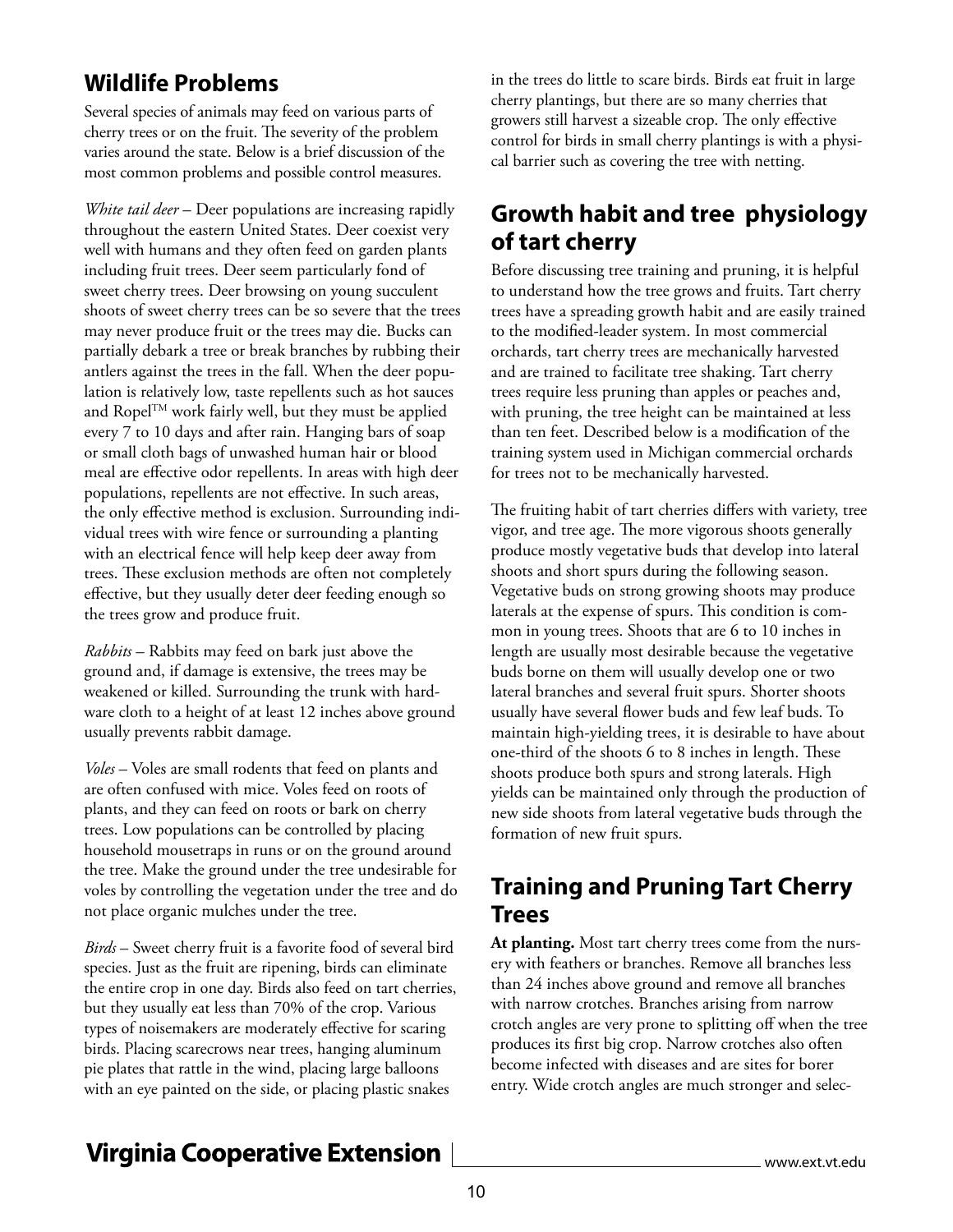

Figure 1. Four-year-old sweet cherry tree trained as a central leader. This tree is about 10' tall and is supported with a stake.

tion of such branches usually prevents branch splitting. If there is only one desirable branch on the tree, it should be removed. Limbs 24 inches above ground that are removed should be removed by pruning to 1/4 – 1/2 inch stubs. These stubs should be just long enough to retain the bud that usually occurs on the bottom of 1-year-old limbs right next to the leader. The bottom buds will develop into a new lateral with a wide crotch. If present, retain 2 to 4 branches with wide crotch angles and spaced at least 6 to 8 inches apart vertically along the trunk. These will become permanent scaffold branches. If two or three branches are selected with less distance between them, they will choke out the leader and the leader will be weak. Head the leader because it is desirable to have many buds to break to produce future scaffold branches.

**First summer.** Most shoots developing during the first summer will need no manipulation, but some will need to be spread to improve the crotch angle. When shoots are 3 to 5 inches in length, place clothespins on the leader directly above the shoots with narrow crotches to create a 90-degree crotch angle. Remove the clothespins after two weeks.

**First winter.** Avoid pruning until late winter or early spring (late February to late March). Pruning temporarily reduces the resistance of trees to low temperatures. Trees pruned within two weeks before severe cold often have winter injury. Remove all shoots with narrow crotches, especially those developing from buds directly beneath the top bud. Remove limbs less than 24 inches above ground. Ultimately we want four primary scaffold branches with wide crotches in the lower part of the tree and spaced along the leader from 24 to about 56 inches above ground. Other lateral limbs that are not being saved as scaffolds that are located above the scaffolds should be cut back to 4- to 6-inch stubs. These stubs will result in shoot growth that helps direct the growth of the scaffolds outward rather than turning too upward. These stubs will be removed the next year.

**Second winter.** Basically follow the same procedure described for the first winter. If the tree grew well, the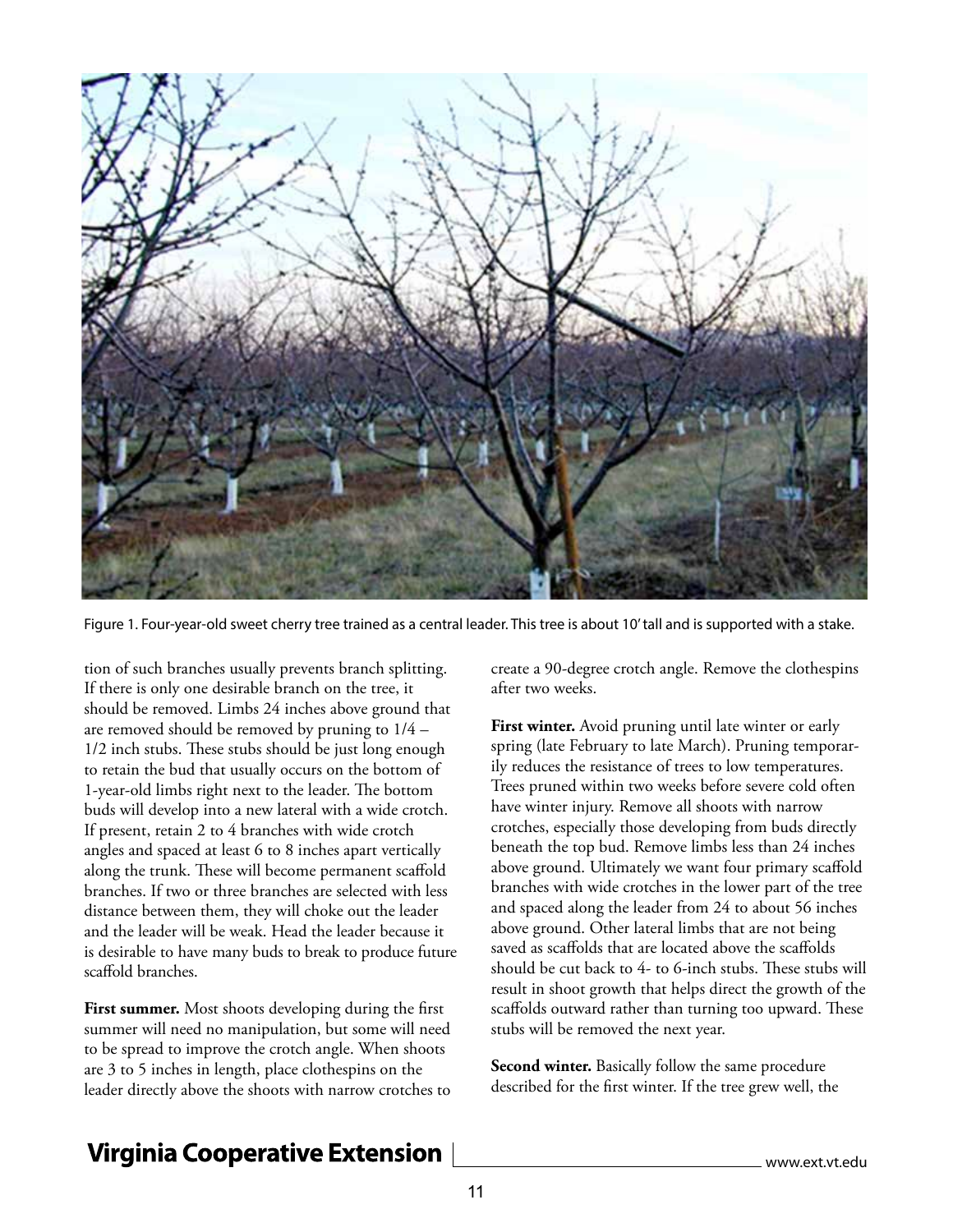basic structure should be developed. Remove the stubs that were saved the previous year. Remove the one to three vigorous upright branches emerging from the buds just below the terminal buds on each scaffold limb and the leader. Do not remove too many of the new shoots from the leader. Three or four more branches can be retained as weaker scaffold branches above the lower four branches. Use the 4- to 6-inch stubbing technique on some of the remaining limbs. Over pruning the leader tends to cause the scaffold to grow too upright. Eventually the leader will become weak and develop into a scaffold branch. Do not bench-cut scaffold limbs by removing the terminal in favor of a lower, more outward growing lateral. Bench cuts leave a weak spot that often breaks later. Bench cuts also often slow the growth of the scaffold.

**Third winter and thereafter.** Remove the one to three upright, most competitive branches competing with the terminals of the scaffolds and leader. Mature trees require very little pruning: thin out branches as needed to keep adequate light into trees. If the tree grows taller than desired, lower the tree by cutting into 2- or 3-year-old wood by cutting to a strong outward-growing branch. Remove dead or broken branches each winter.

## **Growth habit and tree physiology of sweet cherry**

Sweet cherry trees are taller, more upright growing, and branch less than tart cherry trees (Fig. 1). Sweet cherry flower buds do not contain vegetative parts and produce only flowers. After flowering and fruiting, these flower buds die. Flower buds are located at the base of one-yearold shoots and on spurs on older wood (Fig. 2). Spurs are short shoots less than 4 inches long. The spurs may bear from zero to several buds and each flower bud may contain one to several flowers. For a spur to flower more than one year there must be new growth each year for the development of flower buds. On one-year shoots all but the basal buds are vegetative and these may develop into spurs. As branches age, they become less vigorous and the numbers of spurs decrease and the spurs usually produce fewer flower buds. Buds just below the terminal bud on non-pruned branches will develop into side shoots (Fig. 3). The number, the angle of growth, and the vigor of the lateral branches depend on the variety.



Figure 2. The growth and fruiting habits of sweet cherry trees are shown in this picture. Vegetative buds developed in leaf axils along the 1-year-old section of the branch; spurs with flower buds are located on the 2-year-old sections of the branch.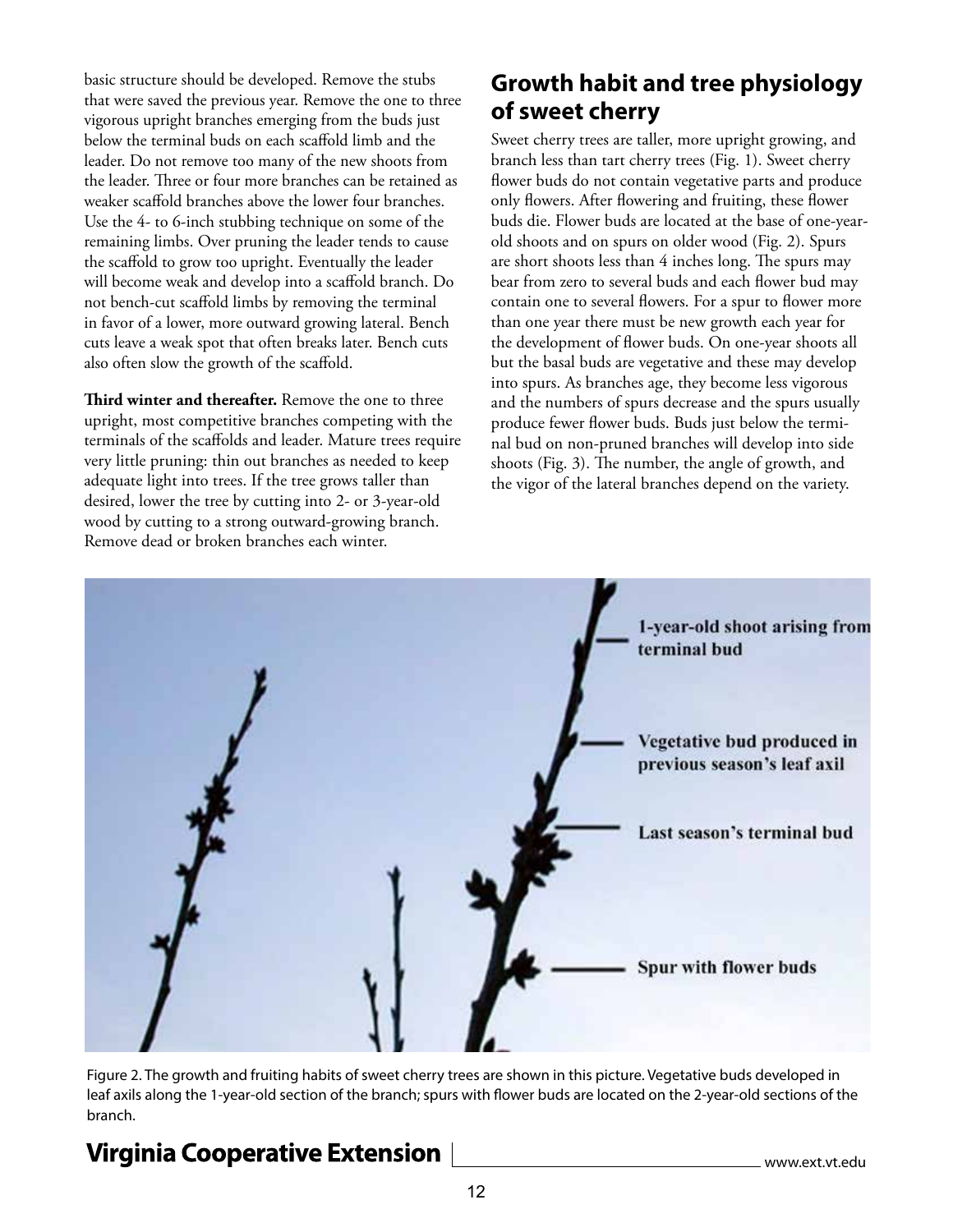#### **Pruning and Training Sweet Cherry Trees**

Sweet cherry trees are pruned to maintain tree size and shape, to allow good light distribution throughout the canopy, and to balance vegetative growth with reproductive growth. Most of the fruit are produced on spurs. Spurs are short shoots that usually grow less than an inch in a given year. They arise from the lateral leaf buds, usually on shoots that are one year old. Spurs always have a terminal bud and several flower buds that are borne laterally, often in clusters, on the portion of the spur that grew the previous year. The terminal bud produces a leafy shoot, so the spur elongates in a nearly straight line for several years. Spurs remain productive for 10 to 12 years, but the largest and highest quality cherries are produced at the base of the previous season's growth and on 1- to 3-year-old spurs. Therefore, it is important to grow many new 10- to 12-inch-long shoots throughout the tree while limiting the number of old spurs.

There are many training systems for sweet cherry trees. The two systems described here include the central leader and the open vase forms. The central leader form is probably best for trees on dwarf rootstocks and the open vase form is best for trees on vigorous rootstocks. Sweet cherry trees are large and vigorous and can attain a height of 30 feet. Without some type of manipulation, they produce long shoots with few lateral branches. Such branches are not very fruitful and they are difficult to maintain. Properly pruned trees produce more branches that are closer together, but heavy pruning of young trees also will delay fruiting. Trees on vigorous rootstocks and pruned with traditional methods rarely produce a crop before the fifth or sixth year. Dwarfing rootstocks make it much easier to control vigor and the trees produce fruit in the third year.

## **Central leader Training**

Central leader training of sweet cherry is fairly new and several methods are being developed in Europe for trees on dwarfing rootstocks. As we gain experience with central leader training, the techniques will continue to evolve. Presented below is a method developed from ideas suggested by cherry researchers in Michigan and Washington.



Figure 3. Growth habit of the sweet cherry tree is characterized by whirls of shoots located along a branch. Each year several shoots develop just below the terminal bud, resulting in long non-branched sections between the whirls.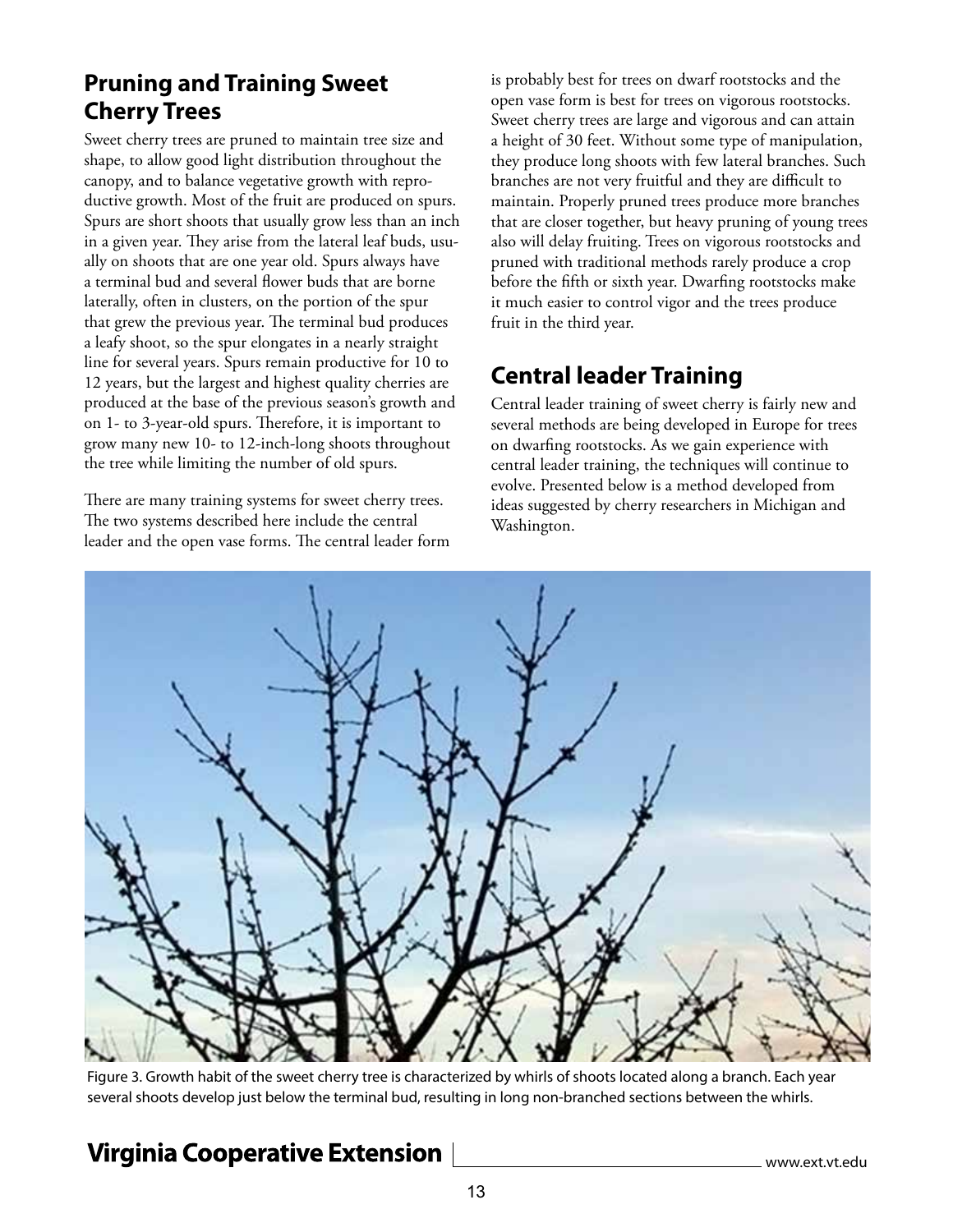**At planting.** All branches are usually removed at planting because few branches are at the appropriate height. If a tree has at least three nice branches arising from the leader at 24 inches or more above ground and with wide crotches, the branches can be retained. Head the branches about 50%. Heading involves removing the terminal end of a branch. Heading will stiffen the branch and induce branching near the heading cut. Head the leader to a height of about 30 inches above ground.

**First summer.** When newly developing limbs are 3 to 5 inches long, attach clothespins to the trunk above limbs with narrow crotches to push the limb outward and widen the crotch. The ideal crotch angle is 90 degrees. Large clothespins work better than standard pins. Using clothespins later in the season is less successful because limbs are difficult to reorient as they become stiff at the base.

Later in the summer if some potential scaffolds are growing too upright, they can be tied down, but they should be kept above the horizontal. Vigorous shoots should be headed by 25%.

**First winter.** Completely remove all limbs lower than 24 inches above ground. Retain 4 to 6 scaffold branches with wide crotches. With a horizontal cut that leaves the bud at the base of the limb, remove upright limbs with narrow crotches. This type of cut will usually stimulate a branch to form, with a wide crotch, from the bud. Limbs above the desired scaffolds that have wide crotches should remain, but if too upright or dominant, they can be tied or weighted down, or cut back to 8- to 10- inch stubs. Sweet cherry trees tend to produce shoots from two to four buds directly below the terminal bud and these developing shoots inhibit development of shoots from lower buds. If trees are allowed to grow naturally, there is a central leader with a whirl of branches with narrow crotches at the tip of each year's growth and blind wood (sections of the leader with no branches) between the whirls of branches. Most of the branches with narrow crotches should be removed. Such trees are not very productive during the early years due to inadequate numbers of desirable branches.

**At 1/2 inch bud growth** – When the vegetative buds are about 1/2 inch long, leader manipulation is required to slow the vertical growth of the tree and to induce better branching. If the leader grew more than 20 inches, it should be headed to remove 1/3 of last year's growth. Debud the leader by removing the buds for 3 to 4 inches below the terminal bud. This includes removing buds on

either side of the terminal bud if the terminal was not headed. If last year's terminal growth was less than about 30 inches, also remove every other bud. If last year's terminal growth was greater than 30 inches, remove two out of three buds. Remove shoots that grew on last year's terminal growth.

**Second and Third Winters.** If necessary, head the leader to 30 inches of new growth. Debudding leaders in the third year may be desirable, but usually no debudding is needed thereafter. Remove very upright limbs with horizontal cuts. Begin removing or shortening back limbs that are too dominant. Minimize pruning of vigorous trees to encourage early fruiting, but less vigorous trees or trees on dwarfing rootstocks may require heavier pruning to balance cropping and vegetative growth.

Scaffold branch management during the third and fourth years depends on the vigor of the trees. When trees are growing vigorously, the scaffold branches should not be headed to encourage fruiting. When tree vigor is low, especially on dwarfing rootstocks, the trees may over crop and stop growing before they have grown large enough to produce large crops. To prevent over cropping of young trees, head the scaffolds during the first, second, and third winters. Head to an upright bud, and the next winter the shoot developing from the upright bud is removed by heading to an outward growing shoot. This type of heading will reduce the fruiting potential by reducing the number of future spurs.

**Fifth winter and thereafter.** Prune to maintain adequate vigor and light throughout the tree. Because of the high productivity of dwarf rootstocks, pruning may need to be more severe to attain adequate growth to achieve large fruit size. The extent of this pruning is determined by the tree vigor, the fruiting potential of the variety, and the desired fruit size.

## **Open Vase Training**

**At planting.** All branches on newly planted trees are usually removed because they are at the wrong height or because they have narrow crotches. If there are no branches on the tree, head the leader 30 inches above ground. If there are at least two desirable branches (branches with wide crotches and located 24 to 30 inches above the ground), then retain those branches and remove all branches arising less than 24 inches above ground and all branches with narrow crotches; head the leader by 1/3. The branches should be cut back only if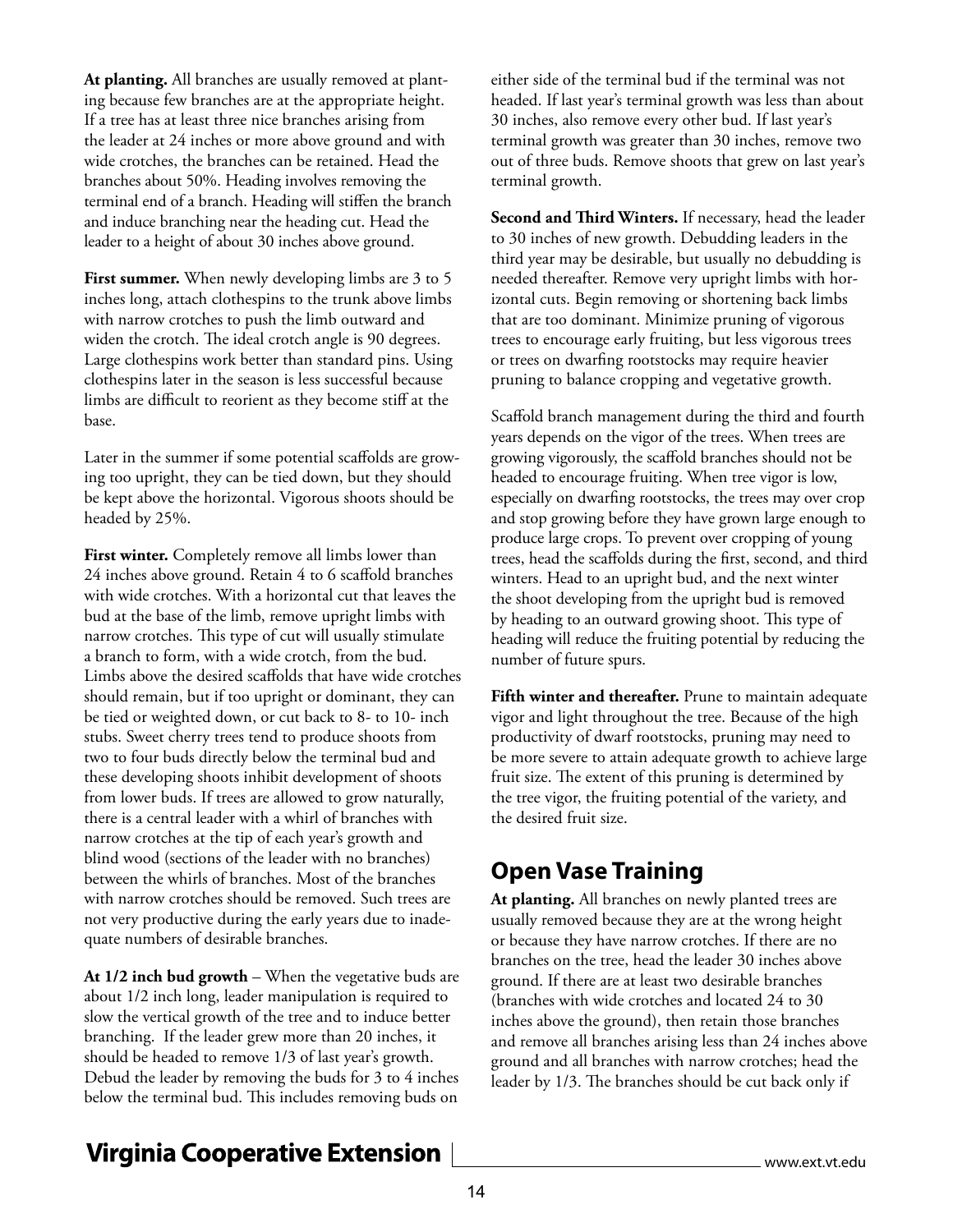necessary to reduce the longest ones to about the same length as the shortest.

First summer. When shoots are 3 to 5 inches long, spread them with clothespins to develop wide crotch angles.

**First winter.** Remove all branches less than 24 inches above ground and all branches with narrow crotches. Retain 3 or 4 scaffold branches with wide crotches that arise on different sides of the tree. Ideally, the branches should be arranged around the leader about 90 degrees from one another. The branches should also be spaced 6 to 10 inches apart, vertically along the leader. Branches selected in this manner will be stronger and more resistant to winter injury and canker than poorly formed branches. Sometimes, especially when the tree does not grow vigorously, it may require another season to develop the desired number of scaffold branches. Remove the two buds just below the terminal bud.

**Second winter.** Remove all branches with narrow crotches or that arise less than 24 inches above ground. If necessary, select the remaining permanent branches. There should be no more than 4 primary scaffold branches. Secondary branches will develop from the buds just below the previous season's terminal bud. Remove any secondary branches with narrow crotches arising along the primary scaffold branch.

Third winter and beyond. After selecting the scaffold branches, little additional pruning is needed. Too much pruning will reduce fruiting. When the tree becomes too tall, shorten the branches by cutting the most upright branches to outward-growing limbs.

#### **Prevent winter injury**

Cherry trees are susceptible to low temperature injury. Winter temperatures in Virginia are rarely low enough to kill trees or young shoots. However, warm sunny days followed by rapid cooling in the evening can injure bark on the trunk and lower sections of branches. During the winter the angle of the sun is low, and the temperature of bark on trunks and branches may be well above the air temperature because there is no foliage to provide shade. On clear winter nights, especially when there is snow on the ground, air temperatures may drop very fast and cause bark injury, especially on the southwest side of the trunk, on the upper surfaces of relatively flat branches, or in narrow branch crotches. This type of injury is

commonly referred to as "southwest injury" and sometimes causes bark splitting. If bark splitting is discovered within a day or two of occurring, before the bark dries out, tack down the bark against the tree with roofing nails to repair the damage. Paint the damaged surfaces with an asphalt-based tree coating material to prevent drying and improve healing of the bark. Often low temperature injury is not apparent for several months when the dead bark appears as a sunken area, and there is nothing that can be done to improve healing. These areas of dead bark become entry sites for borers and disease infection.

Southwest injury can be minimized by painting trunks, especially on the southwest side, with white **latex** paint during the early fall. The white paint reflects the sun's heat away from the bark and minimizes the rapid temperature fluctuations that cause injury. After leaf fall during the first, third, and fifth years after planting, paint the trunk from the ground to the lower branches, the lower branch crotches, and the lower sections of scaffold branches with a solution of half white latex paint and half water. Never use oil base paint because the oil will injure the bark. Paint can be applied with brushes or with a sprayer. A fairly efficient method of applying paint involves inserting a latex or rubber glove inside a cotton glove. Dip the gloved hand in the paint and rub your hand over the trunk and branches. Older trees are less susceptible to southwest injury, possibly because the bark is thick enough to resist injury.

#### **Insect and Disease Pests of Cherries**

There are many insect and disease pests of cherry trees. Pesticide registrations change frequently and are not discussed here. Current recommendations for pesticide materials, timings, and rates for commercial fruit growers can be obtained from the VCE Publication 456-419, *The Spray Bulletin for Commercial Tree Fruit Growers*, and noncommercial growers should purchase VCE Publication 456-017, *Virginia Pest Management Guide for Horticultural and Forestry Crops*.

**Bacterial canker** is a disease of cherry and is caused by the bacteria *Pseudomonas syringae* pv. *syringae* and *Pseudomonas syringae* pv. *morsprunorum*. A discussion of this disease is presented here because it can kill or seriously damage trees and because there are some cultural practices that can minimize infection. Other cultural practices may encourage infection and should be avoided.